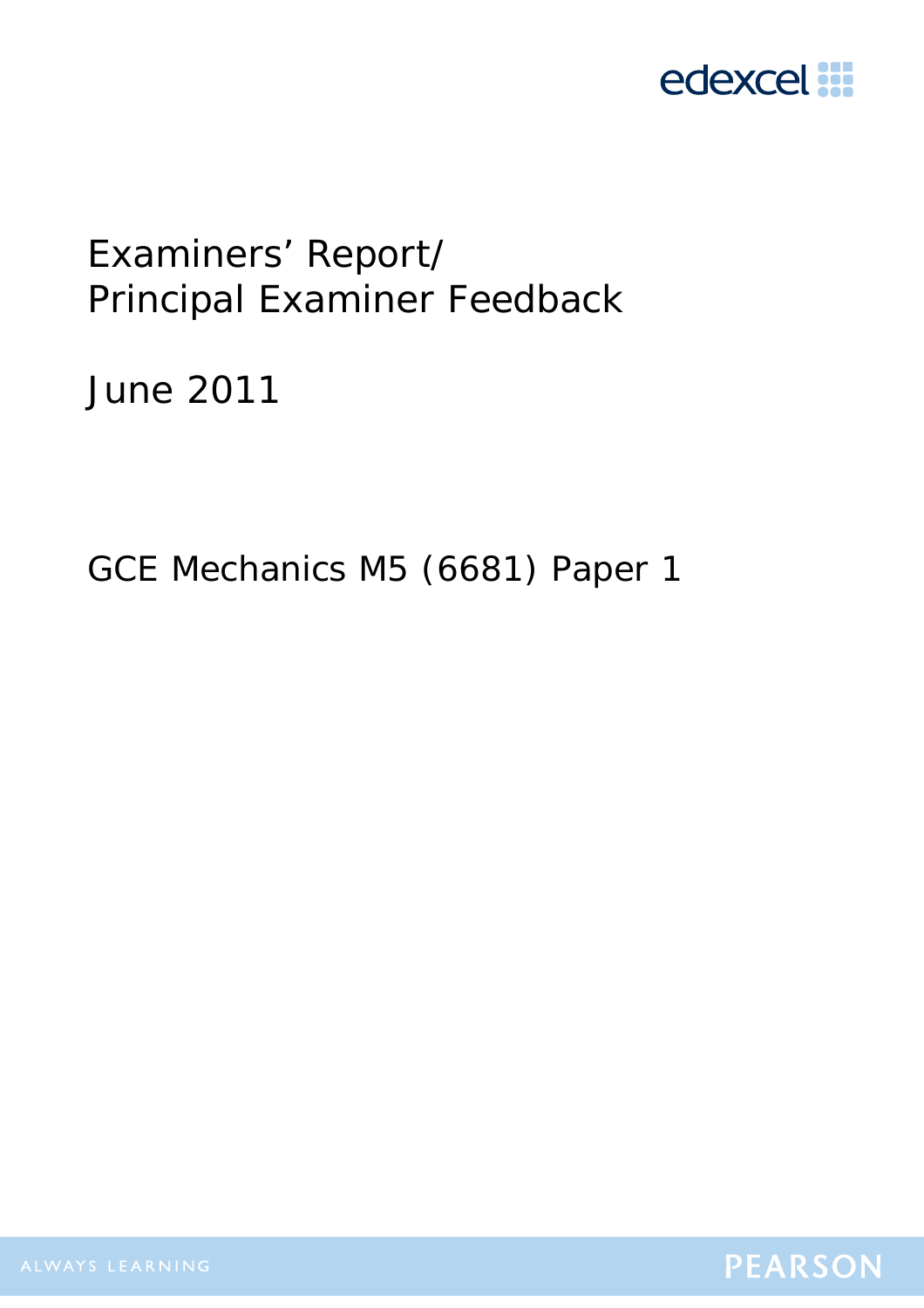Edexcel is one of the leading examining and awarding bodies in the UK and throughout the world. We provide a wide range of qualifications including academic, vocational, occupational and specific programmes for employers.

Through a network of UK and overseas offices, Edexcel's centres receive the support they need to help them deliver their education and training programmes to learners.

For further information, please call our GCE line on 0844 576 0025, or visit our website at www.edexcel.com.

If you have any subject specific questions about the content of this Examiners' Report that require the help of a subject specialist, you may find our **Ask The Expert** email service helpful.

Ask The Expert can be accessed online at the following link: http://www.edexcel.com/Aboutus/contact-us/

June 2011 Publications Code UA028448 All the material in this publication is copyright © Edexcel Ltd 2011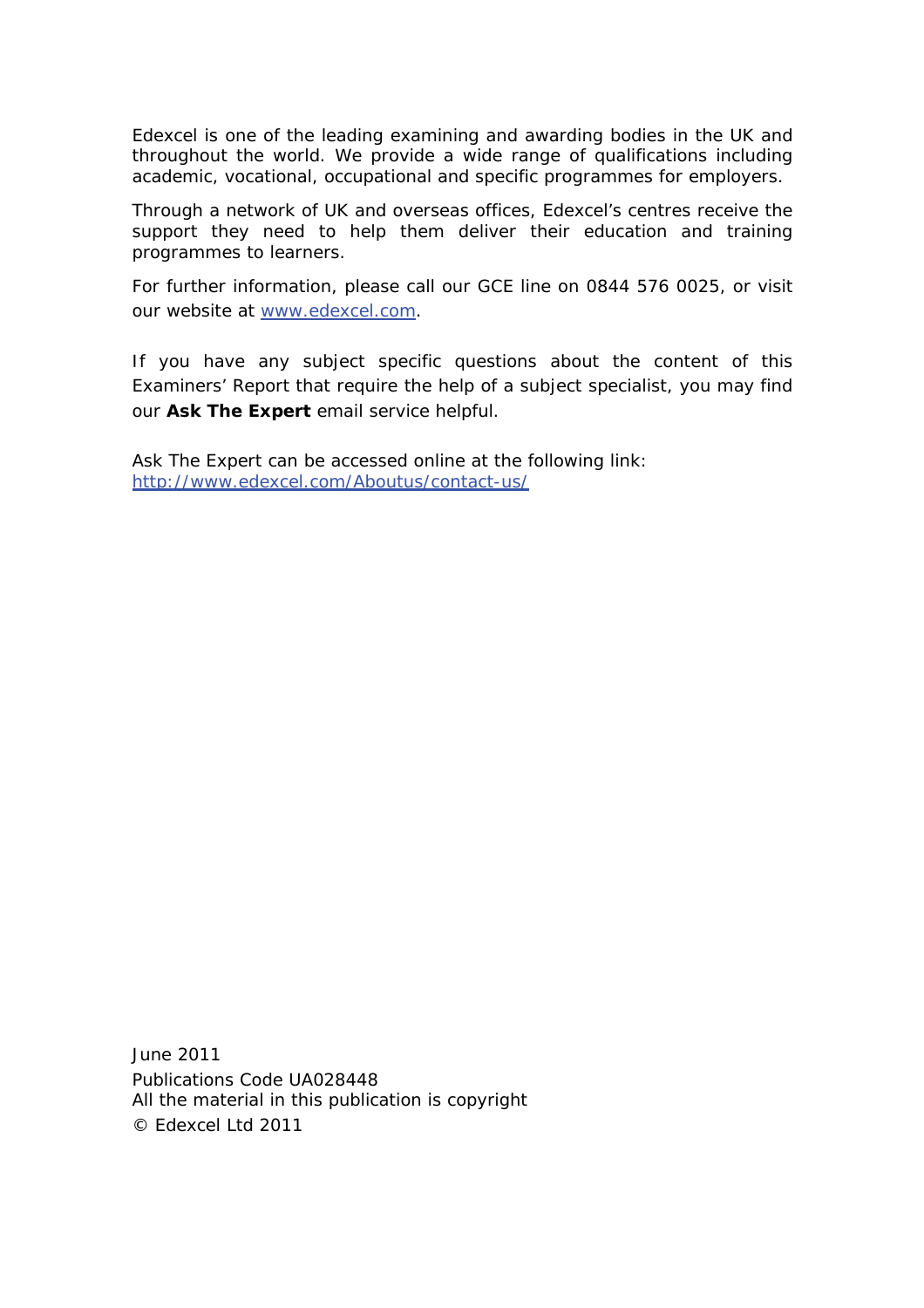# **Mechanics Mathematics Unit M5 Specification 6681**

## **General**

The paper proved to be demanding for many of the candidates, although more accessible than last year's, most were able to complete it in the time allowed. Much of the work produced was clearly and logically presented but some candidates need to be reminded to include full explanations of methods used and a number of solutions were difficult to read and difficult to follow. Candidates also need to read questions carefully and ensure that they answer the question asked. Errors arising from failure to do this were quite common, particularly in question 3. By far the best source of marks came from the first two questions and the one that caused the most difficulty was question 3.

#### **Report on individual questions**

#### **Question 1**

This proved to be a very straightforward starter with most candidates earning full marks. Of the few errors seen, the most common were basic calculation errors. A few tried to use the vector product, instead of the scalar product, and then took a modulus of their answer to find work done.

#### **Question 2**

Many completely correct solutions were seen to this standard second order vector differential equation problem. The most common errors were using an incorrect auxiliary equation which led to an incorrect complementary function and failing to find a correct particular integral, with a few omitting this completely. The most common mistake was using  $\mathbf{r} = \mathbf{j}$  as the P.I. rather than  $\mathbf{r} = \mathbf{j}e^t$ .

### **Question 3**

There were many incorrect attempts at this question. A large number of candidates used an impulse-momentum equation with an external impulse despite being told in the question that there were no external forces acting. This was a costly error as it led to an incorrect attempt at the resulting differential equation. Many of those who wrote down a correct conservation of momentum equation failed to eliminate *t* and then, finding themselves unable to progress, proceeded to assume that *t m* d  $\frac{dm}{dt}$  was constant. The few candidates, who had a correct momentum equation leading to a correct differential equation in *m* and *v*, generally went on to obtain the correct answer.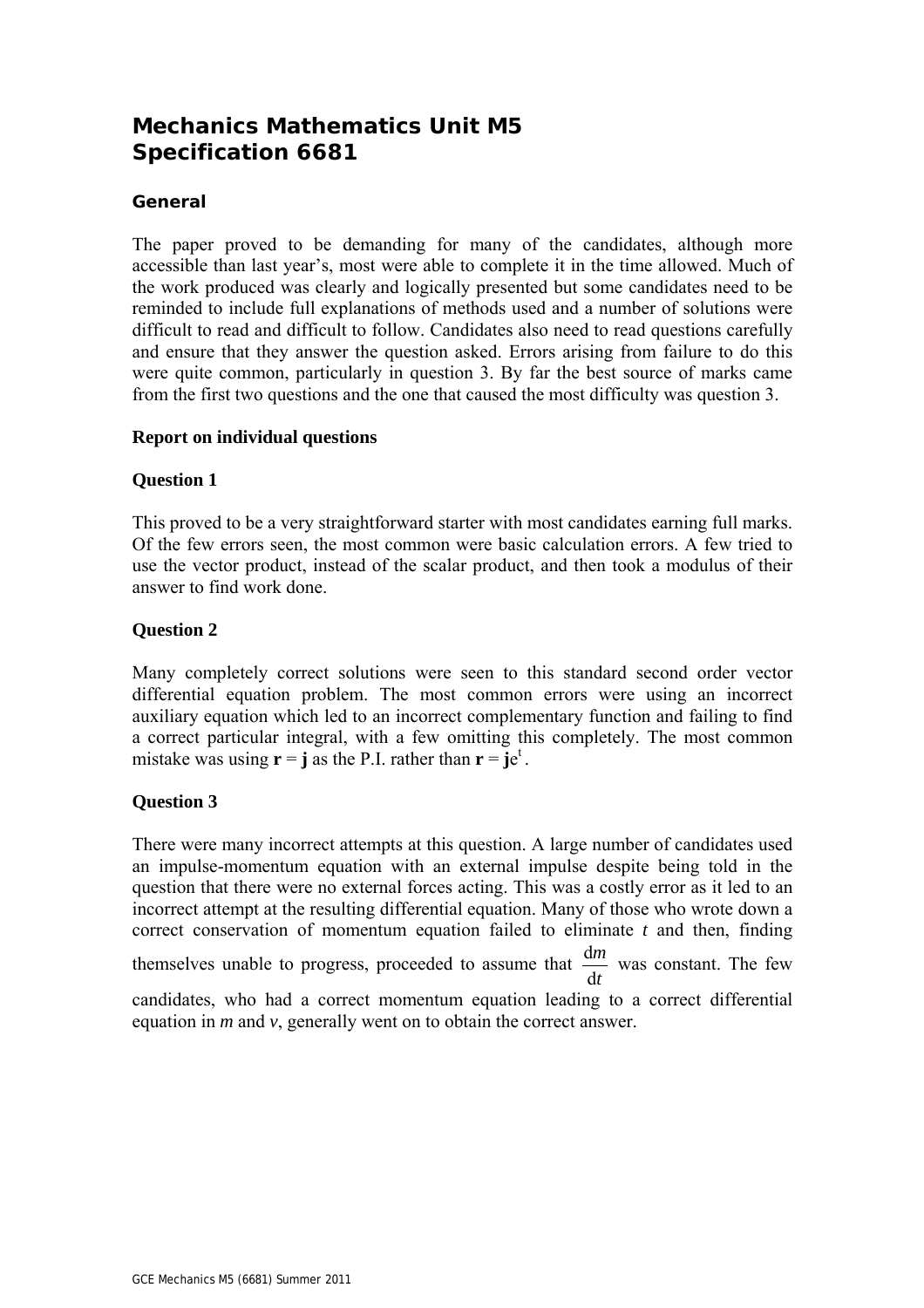## **Question 4**

Most scored the first two marks in part (a). However, a few read  $3\mathbf{j}$  as  $3\mathbf{i}$  in the force  $\mathbf{F}_1$ which proved to be a costly error affecting the accuracy of the rest of the question. There were relatively few correct solutions, however, to the second part with many sign errors in the vector products and a significant number making the more costly error of omitting the moment of the resultant from their equation. There was more success in part (c) but again there were many sign errors. A number of candidates failed to realize that the fact that the three forces were equivalent to a couple meant that the third force  $\mathbf{F}_3$  was the negative of the resultant found in part (a). These students were unable to find **F**3 and consequently were unable to make any headway with the solution.

# **Question 5**

There were a significant number of completely correct solutions to this question but there were also a few candidates who seemed to have no idea on how to tackle it. The vast majority realised that they needed to resolve along the rod and perpendicular to it. However, many failed to appreciate that if the angular speed was constant the angular acceleration and therefore the tangential acceleration was zero. Most continued to attempt to find the magnitude of the resultant force using a correct method but it was a pity that a few candidates crossed out correct methods, being unable to obtain the printed answer, and then tried to solve the problem using only the equation along the rod which resulted in no method marks at all.

# **Question 6**

A good number of correct solutions to this question were seen with the vast majority of errors arising from a confusion between linear and angular velocities. Some candidates produced equations with a mixture of linear and angular velocities which, being dimensionally incorrect scored no method marks. A few tried to use linear momentum and failed to appreciate the rotation of the rod and there was the usual smattering of sign errors. Others conserved energy as an alternative to the law of restitution which made the algebra more difficult.

### **Question 7**

Candidates who knew how to solve this standard problem generally scored full marks, and it was pleasing to see many of these. However, it was disappointing to find that a significant number of students were unable to make any progress at all. A diagram is always helpful when dealing with a question like this and it was surprising to see so many attempts without the use of a diagram. Those who had their origin at the centre of the base of the cone had to deal with a more complicated equation for *y* or *x* and this increased the chance of mistakes. Of those who made a good attempt, the main errors were in an assumption that the radius was equal to the height, or an assumption that a right circular cone meant that there was a right angle at the vertex.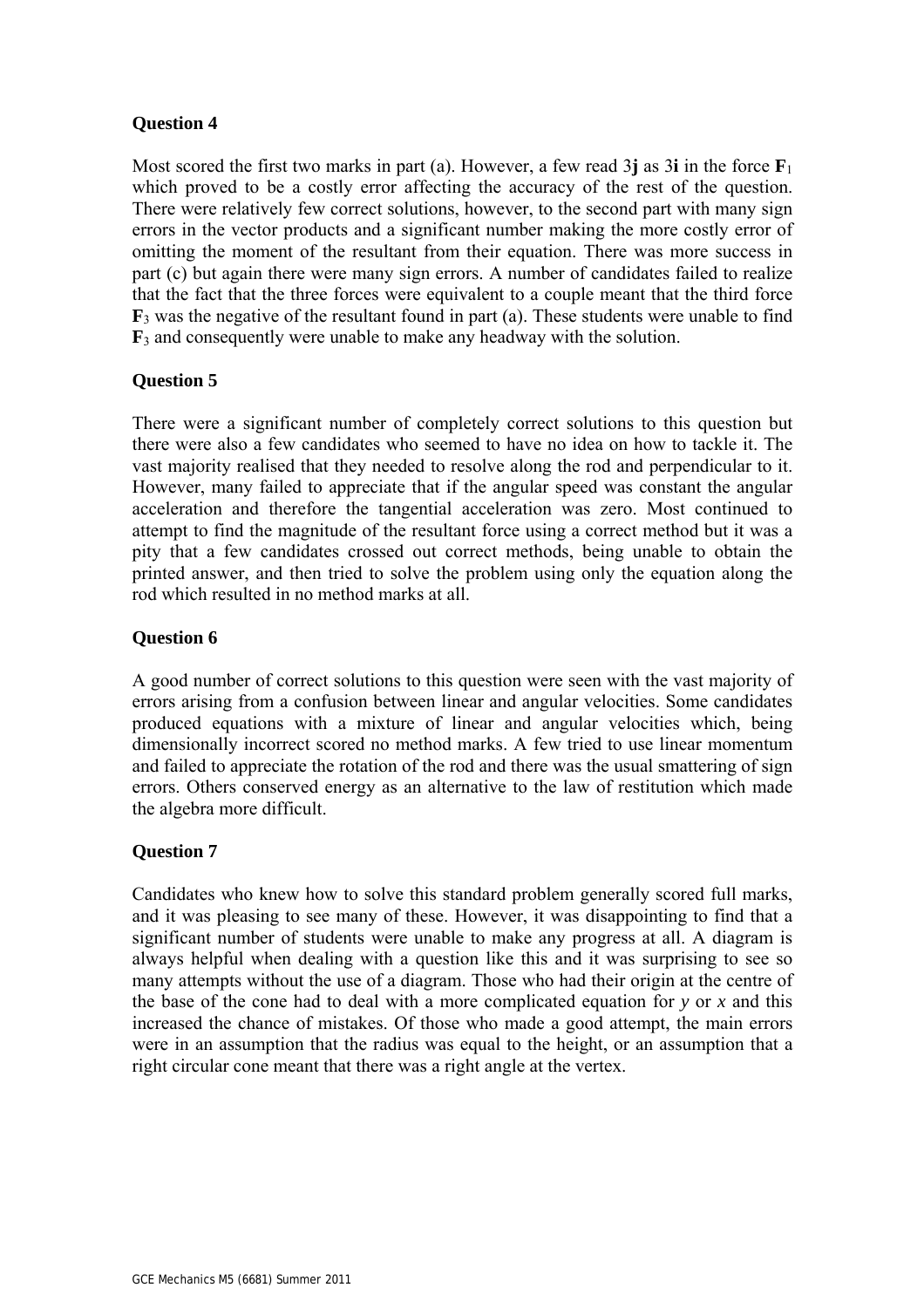#### **Question 8**

Part (a) was straight-forward for the vast majority of candidates and there were many completely correct solutions seen for the second part also. Part (c) proved to be more difficult and some just didn't know how to proceed. Some of those who attempted to differentiate didn't appreciate that cos  $\alpha$  was a constant whilst others couldn't apply the chain rule correctly. Those who square rooted before differentiating tended to be less successful than those who didn't. Those who took moments to find the angular acceleration often omitted the negative sign. The final part proved to be highly discriminating and very few candidates realised that they needed to use a small angle approximation and then use SHM to solve the problem. A large number tried to use the periodic time in their solution and got nowhere.